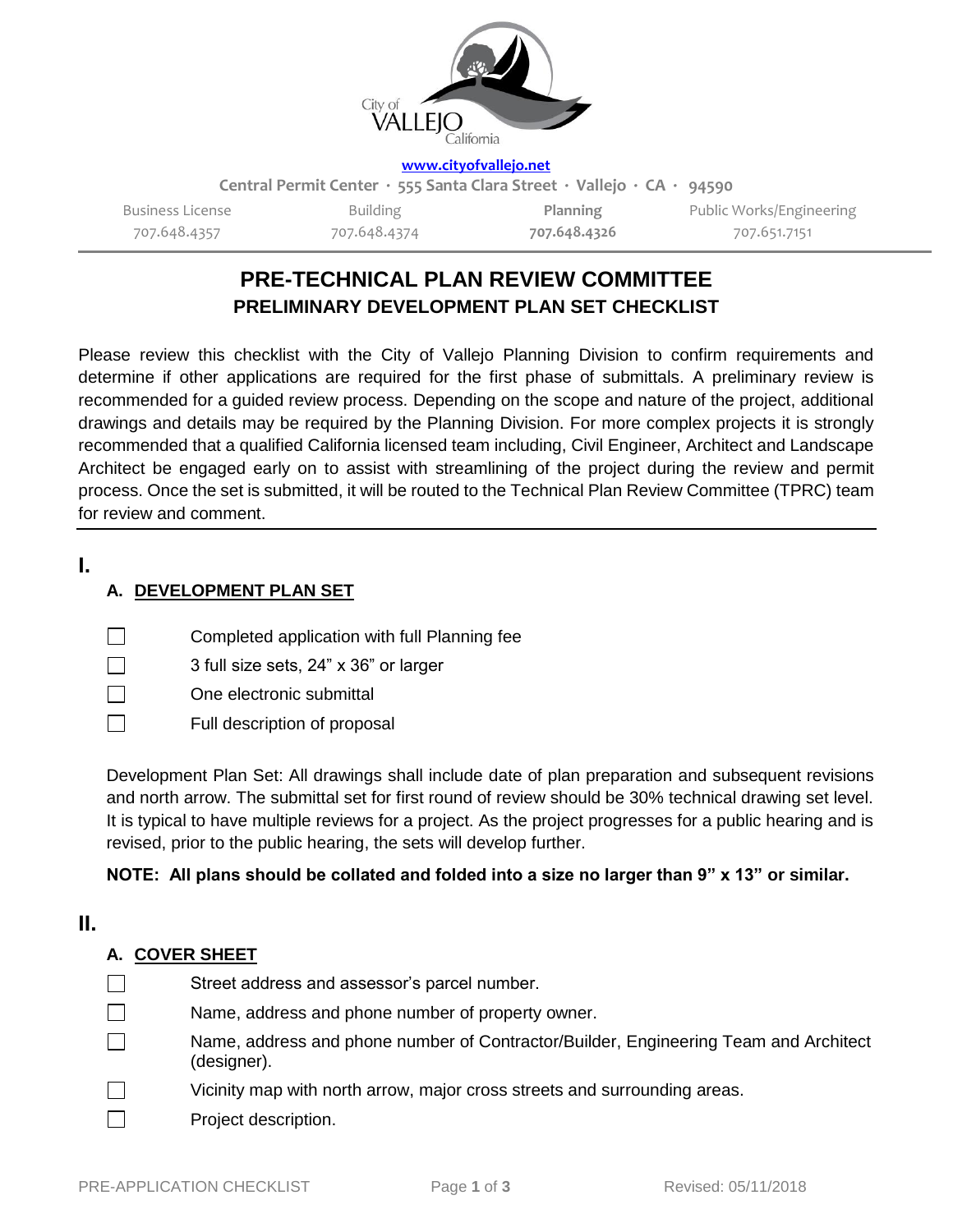|    | Legend of symbols and abbreviations.                                                                                                                                                                                                                                                                                                                                           |
|----|--------------------------------------------------------------------------------------------------------------------------------------------------------------------------------------------------------------------------------------------------------------------------------------------------------------------------------------------------------------------------------|
|    | Table listing all plan sheets with sheet numbers and descriptions.                                                                                                                                                                                                                                                                                                             |
|    | Table containing:                                                                                                                                                                                                                                                                                                                                                              |
|    | General Plan designation and Zoning district.                                                                                                                                                                                                                                                                                                                                  |
|    | Size of property including gross and net lot area.                                                                                                                                                                                                                                                                                                                             |
|    | Adjacent land uses.                                                                                                                                                                                                                                                                                                                                                            |
|    | Development standards pursuant to Vallejo Municipal code.                                                                                                                                                                                                                                                                                                                      |
|    | Square footage of all existing buildings.                                                                                                                                                                                                                                                                                                                                      |
|    | Square footage of all proposed buildings.                                                                                                                                                                                                                                                                                                                                      |
|    | Parking analysis for building use and zoning district with code requirements and<br>proposed spaces.                                                                                                                                                                                                                                                                           |
|    | Percentage of lot area for landscaping, impervious surfaces, common open space,<br>and private usable space.                                                                                                                                                                                                                                                                   |
|    | Lot coverage calculations, percent of net lot area covered by buildings.                                                                                                                                                                                                                                                                                                       |
|    | <b>B. BOUNDARY SURVEY</b>                                                                                                                                                                                                                                                                                                                                                      |
|    | Completed by a licensed California surveyor or Civil Engineer licensed to do survey.                                                                                                                                                                                                                                                                                           |
|    | <b>Engineer's Scale</b>                                                                                                                                                                                                                                                                                                                                                        |
|    | Date of survey preparation and subsequent revisions.                                                                                                                                                                                                                                                                                                                           |
|    | Street address and assessor's parcel number.                                                                                                                                                                                                                                                                                                                                   |
|    | Existing easements (if any)                                                                                                                                                                                                                                                                                                                                                    |
| C. | <b>PROPOSED ARCHITECTURAL SITE PLAN</b>                                                                                                                                                                                                                                                                                                                                        |
|    | Scale of drawing (Engineer's Scale)                                                                                                                                                                                                                                                                                                                                            |
|    | Street address and assessor's parcel number.                                                                                                                                                                                                                                                                                                                                   |
|    | Property lines with typical dimensions, widths, radii, arc lengths.                                                                                                                                                                                                                                                                                                            |
|    | Lot size including gross and net area (square feet and acres) and lot numbers.                                                                                                                                                                                                                                                                                                 |
|    | Location of all existing buildings, proposed building(s), building additions, signs, open<br>space, fences, walls, all at grade building features including decks and porches,<br>accessory structures including sheds, ADU's, trash enclosures and garages and other<br>improvements as applicable. Label all structures and indicate if they are to remain or<br>demolished. |
|    | Location and nature of all easements, including but not limited to water, sewer, electric,<br>access                                                                                                                                                                                                                                                                           |
|    | Location and nature of existing and proposed utility lines and equipment.                                                                                                                                                                                                                                                                                                      |
|    | Dimensions between all buildings and between all new buildings and property lines.                                                                                                                                                                                                                                                                                             |
|    | Dimensions and locations of all required setbacks from property lines.                                                                                                                                                                                                                                                                                                         |
|    | Square footage of buildings.                                                                                                                                                                                                                                                                                                                                                   |
|    | Location of existing and proposed parking.                                                                                                                                                                                                                                                                                                                                     |
|    | Location, dimension and nature of significant site features such as swales, water, hills etc.                                                                                                                                                                                                                                                                                  |